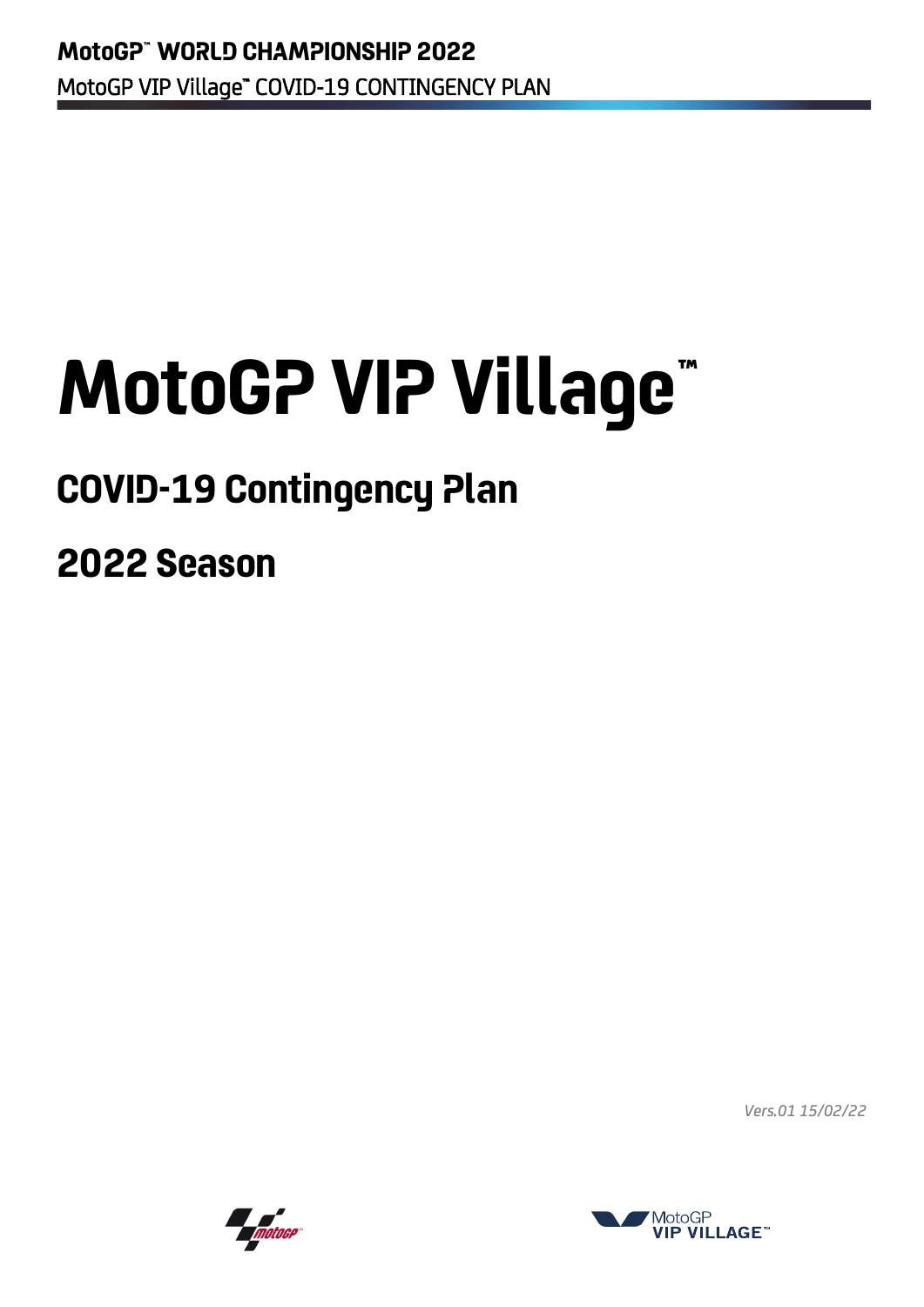## MotoGP" WORLD CHAMPIONSHIP 2022 MotoGP VIP Village" COVID-19 CONTINGENCY PLAN



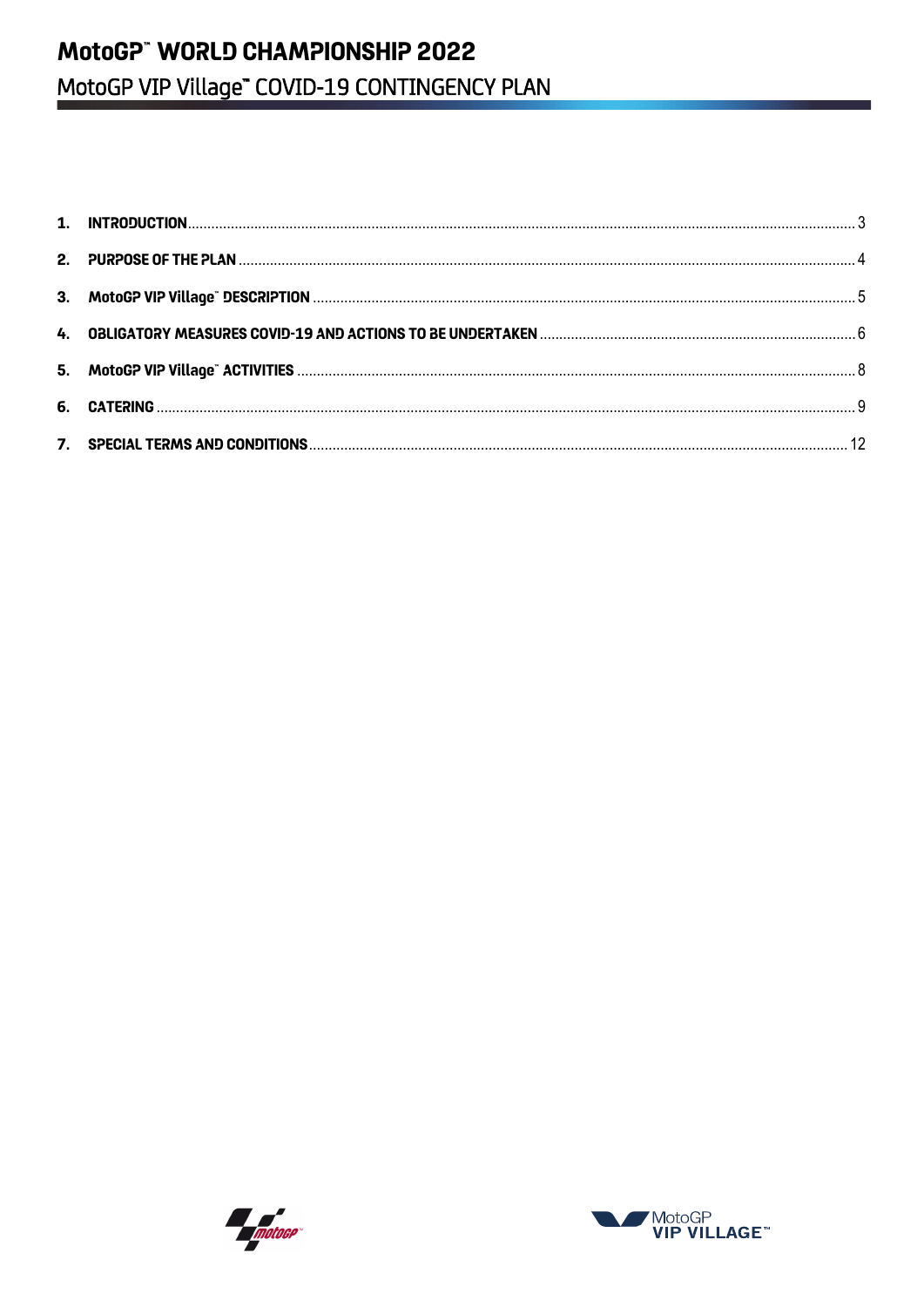## <span id="page-2-0"></span>**1. INTRODUCTION**

According to the opinion of epidemiologists and public health specialists covered in the media, the measures the Government takes when it comes to the returning to the workplace, entertainment time and leisure situations, depend on how the pandemic progresses and on the discovery of how many people have really suffered from the disease, to know the degree of immunization in society.

Based on the indicated above, the MotoGP™ World Championship presents a MotoGP VIP Village™ contingency plan for SARS-CoV-2 that allows the Corporate Hospitality areas to take place with a very limited number of guests, which would be completely segregated from the rest of the paddock participants or grandstands' spectators (whether applicable)

It is a dynamic plan that could be adapted to national and local laws.

Along with this plan, there will be a "General Contingency Plan" with information on the operational, sporting, medical and logistical aspects of the event.



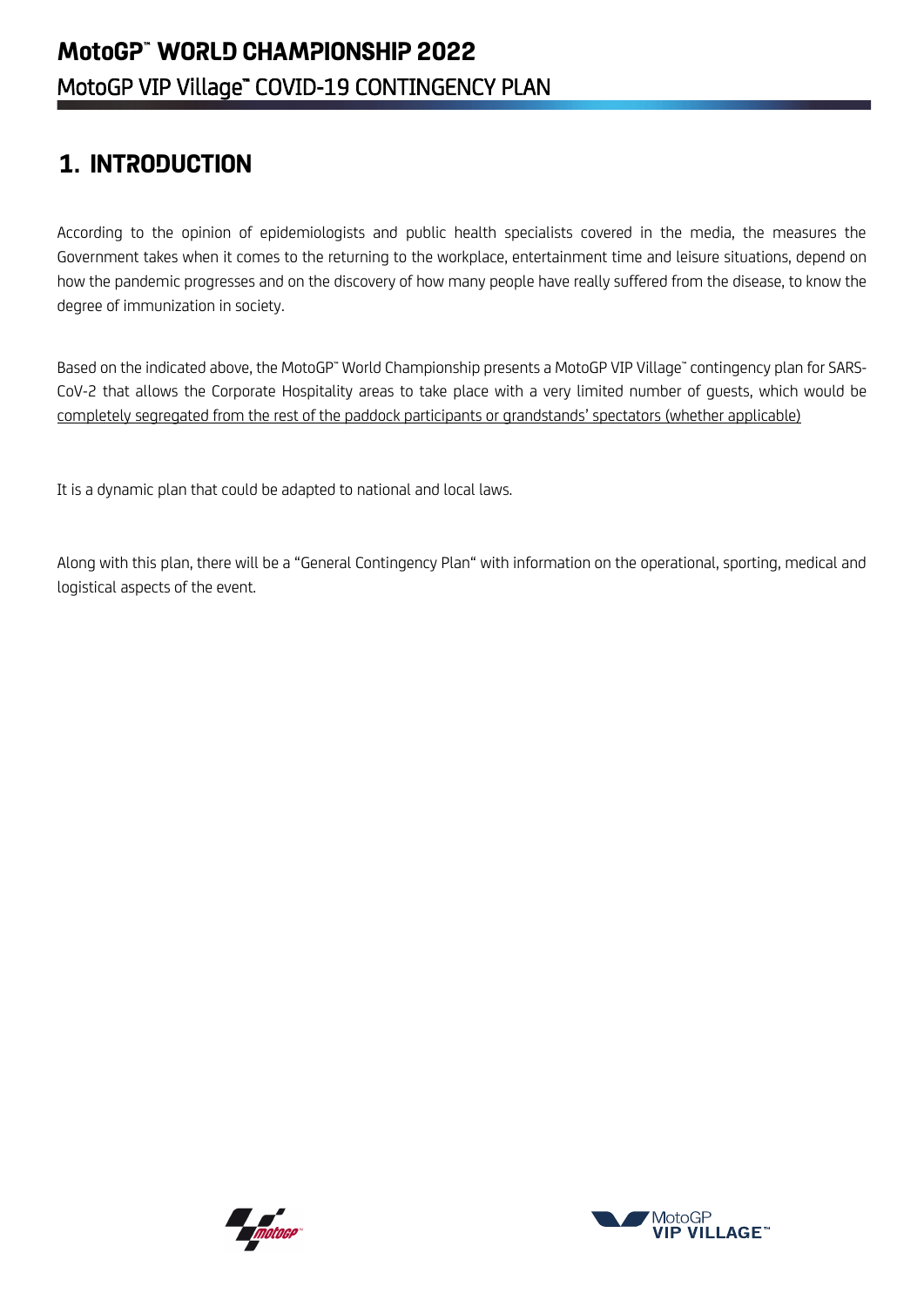## <span id="page-3-0"></span>**2. PURPOSE OF THE PLAN**

The purpose of this document is to set an action plan for all the Companies and individual guests that shows the intention to attend the MotoGP VIP Village", to define and consider the essential elements and measures that must be implemented in order to prevent the Covid-19 infection.

This Plan states the actions to perform for hosting individual and Corporate guests to the MotoGP VIP Village™ at MotoGP™ World Championship events, as well as the relevant organizational measures for these groups and individuals. These measures are created to prevent the infection of Covid-19 and even to respond upon the appearance of symptom related to.

The measures stated in the following sections are applicable to all the workers and guests attending the World Championship circuits, and specifically, into the MotoGP VIP Village™



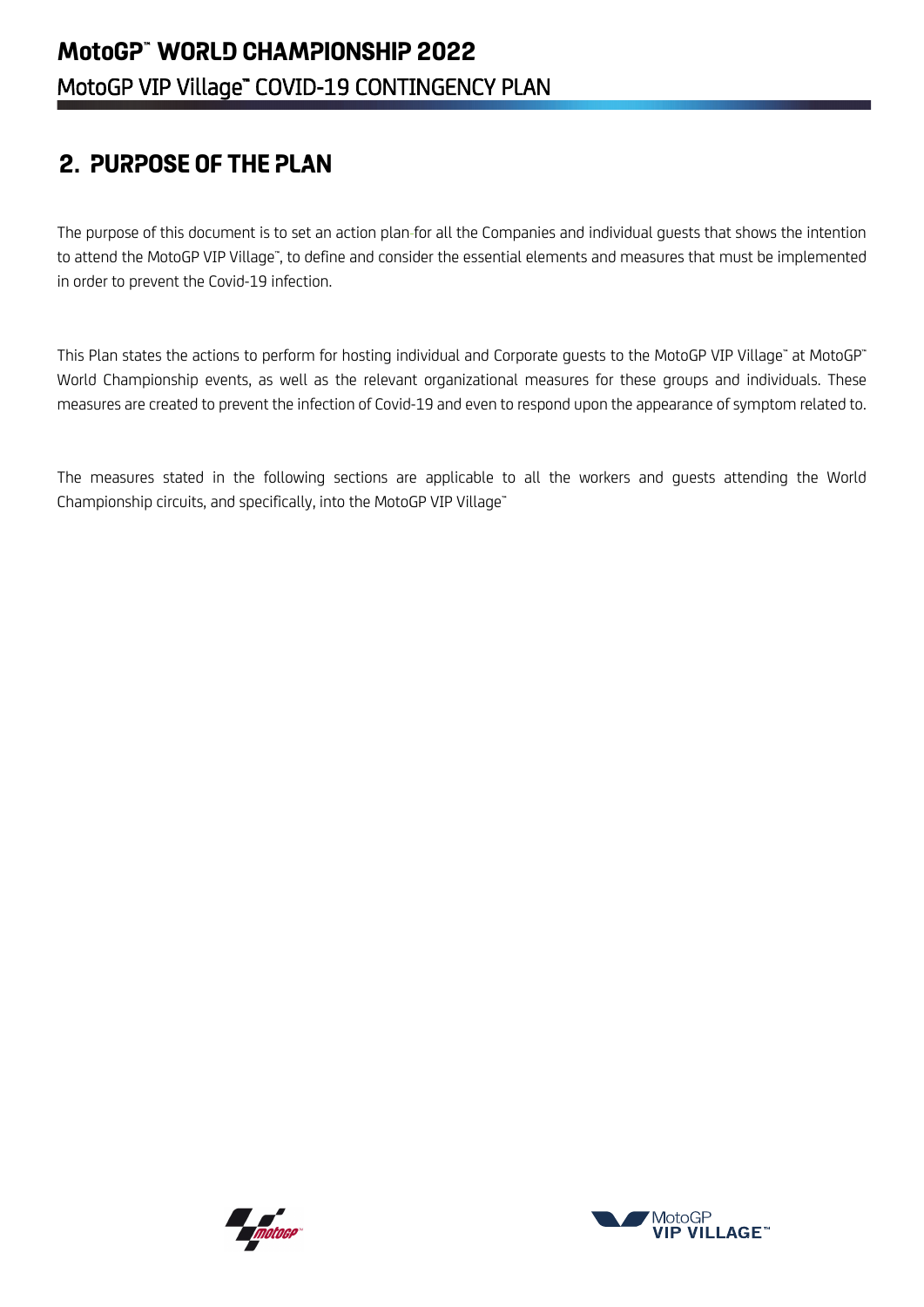## <span id="page-4-0"></span>**3. MotoGP VIP Village™ DESCRIPTION**

#### CORPORATE HOSPITALITY

#### Ultimate Hospitality. Privilege Locations. Seamless Business Solution.

The MotoGP VIP Village" is the official and exclusive Corporate Hospitality Programme of the MotoGP" World Championship, offering the highest level of services at every Grand Prix.

#### "BEST SEAT IN THE HOUSE"

There can be no more exhilarating, glamorous, and thrilling environment to host an event than that of MotoGP™, a sport that generates passion and excitement wherever it goes around the world.

The MotoGP VIP Village™ offers a CAREFULLY entertainment programme with a superb gourmet cuisine and enviable views of the action to bring together the perfect balance of excitement, style and exclusivity.

#### > MotoGP™ Lounge

An open-area/diaphanous location for individual guests and Corporate Groups. Each guest will have an assigned seat on a table of a maximum of eight guests.

Corporate Groups with a minimum of 8 guests can have their own Corporate Table.





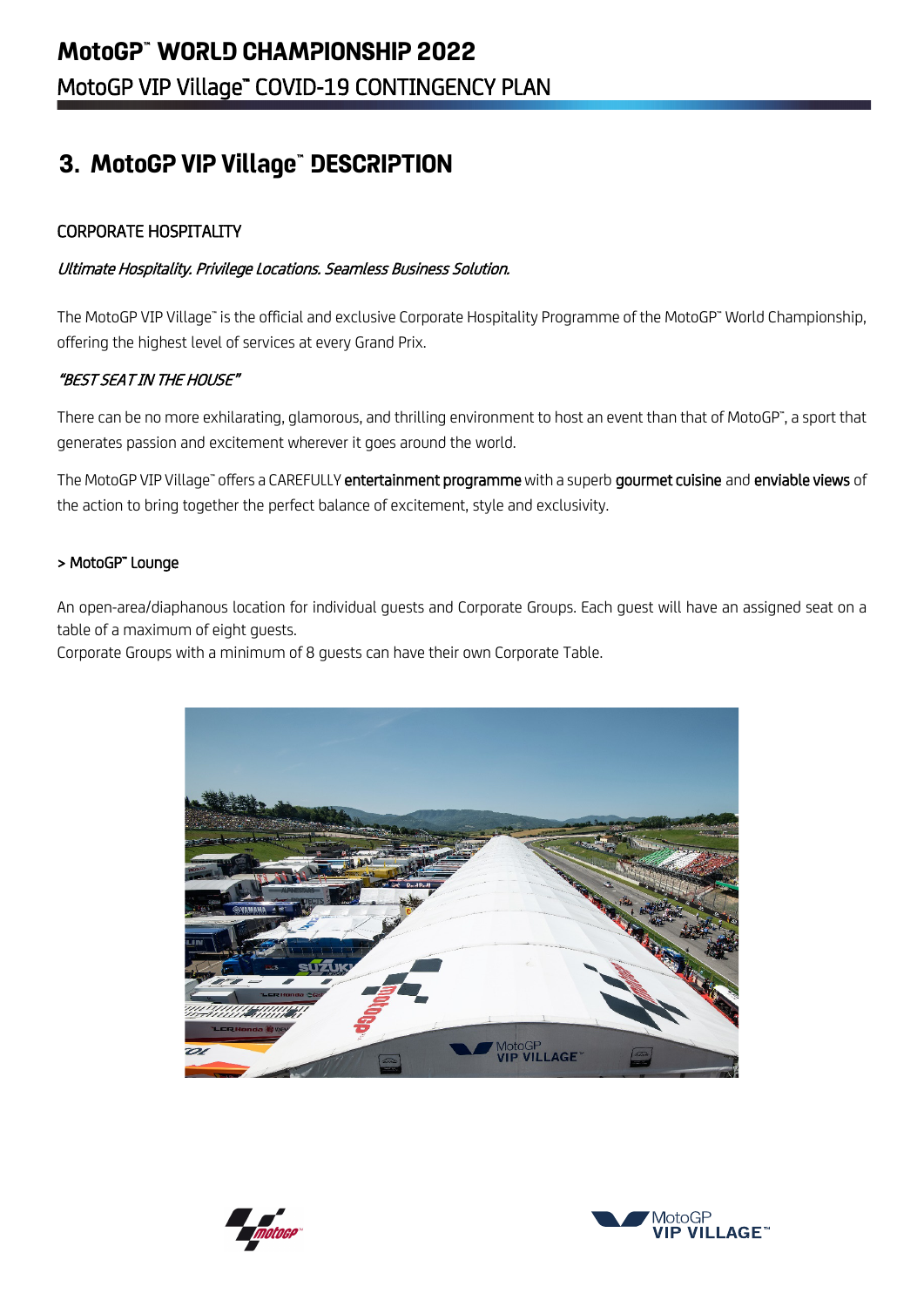## <span id="page-5-0"></span>**4. OBLIGATORY MEASURES COVID-19 AND ACTIONS TO BE UNDERTAKEN**

Following the guidelines provided by local health authorities, in order to reach the lowest probability of exposure to the Covid-19, IES has also made the decision to take stricter procedures to achieve the lowest risk exposure level:

- Covid-19 Health Certificate, or equivalent proof of not being infected by Covid-19 as accepted by the relevant local authorities (e.g. Covid-19 vaccination certificate and/or a negative Covid-19 antigen test result and/or a negative Covid-19 RT-PCR test result), will be mandatory to access to the MotoGP VIP Village™ areas. Relevant health and safety local laws and/or regulation or local authorities indications will apply to the MotoGP VIP Village™. IES will implement the corresponding safety protocol and controls.
- In case any Guest or member of Staff develop any symptoms outside the circuit (home, hotel, etc..) please DO NOT COME TO THE CIRCUIT under any circumstances even though you have a proof of not being infected by Covid-19. Please contact the Local Health Authority or the local hospital and strictly follow any given advice provided.

However, if any Guest or member of Staff develops symptoms of Covid-19 during the weekend inside the MotoGP VIP Village™ please follow the below procedure:

- Inform any MotoGP VIP Village™ Staff members immediately.
- The MotoGP™ Medical Commission and Local Health Authorities will be contacted immediately to question the suspect person about his/her symptoms. If the guest or staff member is declared a suspected Covid-19 case, the relevant measures will be taken in line with the local health regulations and any given advice must be strictly followed.
- The patient will be the only person responsible to help the Local Health Authorities to identify close contacts.
- MotoGP VIP Village™ access: the barcode of the physical accreditation will be scanned from a security distance.
- The use of a proper facial mask will be OBLIGATORY at all the time and around all the MotoGP VIP Village" areas. Upon entering each guest will be given a reusable homologated face mask.
- Guests shall keep a safe social minimum distance among them.
- Hand sanitizer dispensers will be installed to ensure all guests and Staff clean their hands as many times as possible.
- Number of tables at the general and Corporate Areas will be strictly reduced to respect the social distance among them.
- VIP areas are built for being frequently opened to keep a constant ventilation to ensure the air renovation process, and they will be treated with Ozone machines after closing time and before the opening every day from the starting of the set-up.
- Catering protocols to be checked at page 9.
- Any breach of these Covid-19 safety measures before or during the Event will result in the quest exclusion from the MotoGP VIP Village™ and the circuit and withdrawal of any pass or accreditation without previous notice and without being entitled to any partial or full refund.



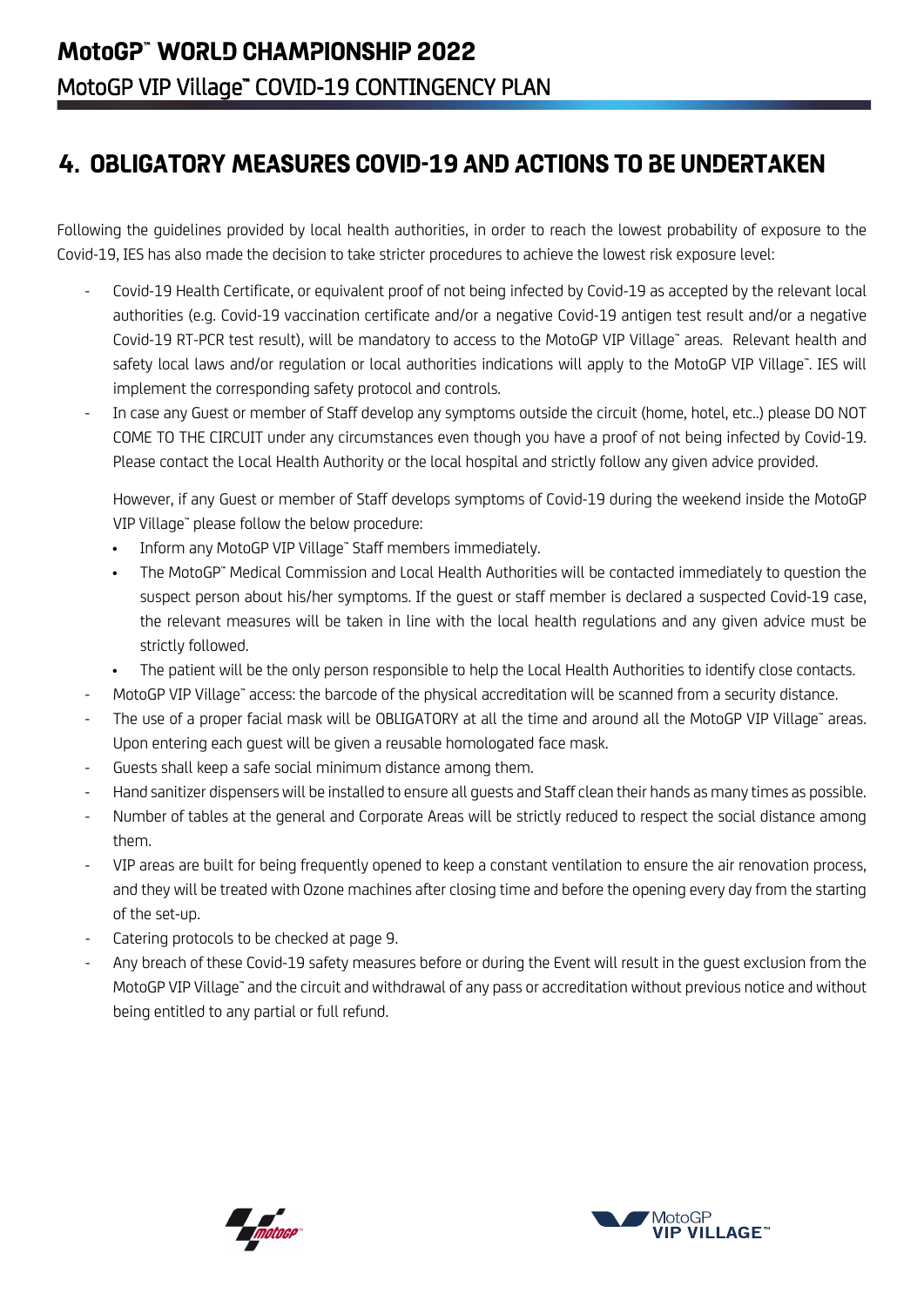## MotoGP VIP Village™ 2022 **COVID-19 POLICY & GUIDANCE**



### **MotoGP VIP Village™ Access**

| 틿        | Covid-19 Health Certificate, or equivalent proof of not being infected by Covid-19 (as<br>accepted by the relevant local authorities), will be mandatory to access to the MotoGP<br>VIP Village" areas. Relevant health and safety local laws and/or regulation or local<br>authorities indications will apply to the MotoGP VIP Village" and revised for every GP.<br>IES will implement the corresponding safety protocol and controls. |
|----------|-------------------------------------------------------------------------------------------------------------------------------------------------------------------------------------------------------------------------------------------------------------------------------------------------------------------------------------------------------------------------------------------------------------------------------------------|
|          | Face mask <sup>*</sup> must be worn at all times (depending on local law Regulations)                                                                                                                                                                                                                                                                                                                                                     |
| $\oplus$ | It is highly recommended to go directly from the reserved VIP parking (perfectly<br>separated from other areas) to the MotoGP VIP Village" Hospitality Area and vice versa                                                                                                                                                                                                                                                                |
|          | Follow the recommended routes                                                                                                                                                                                                                                                                                                                                                                                                             |
| ∕™       | Avoid touching handrails and walls                                                                                                                                                                                                                                                                                                                                                                                                        |
|          | Use the stairs                                                                                                                                                                                                                                                                                                                                                                                                                            |

## **Inside the MotoGP VIP Village™ Hospitality Areas**

The venue capacity and maximum occupancy has been revised as well as the hygienic and cleaning service to ensure a safe & secure environment for our guests.

The delivery of the VIP services and experiences will be guaranteed by a safe & secure protocol complying with the MotoGP" Contingency Plan at all the times.



#### **Keep a safety distance**



**Face mask\* must be worn at all time** (except during the meal and always while seated at the table)



**Extra cleaning shifts**



**Use of Hydroalcoholic gel**

\* The use of a FFP2 face mask is recommended although surgical and cloth masks are approved.



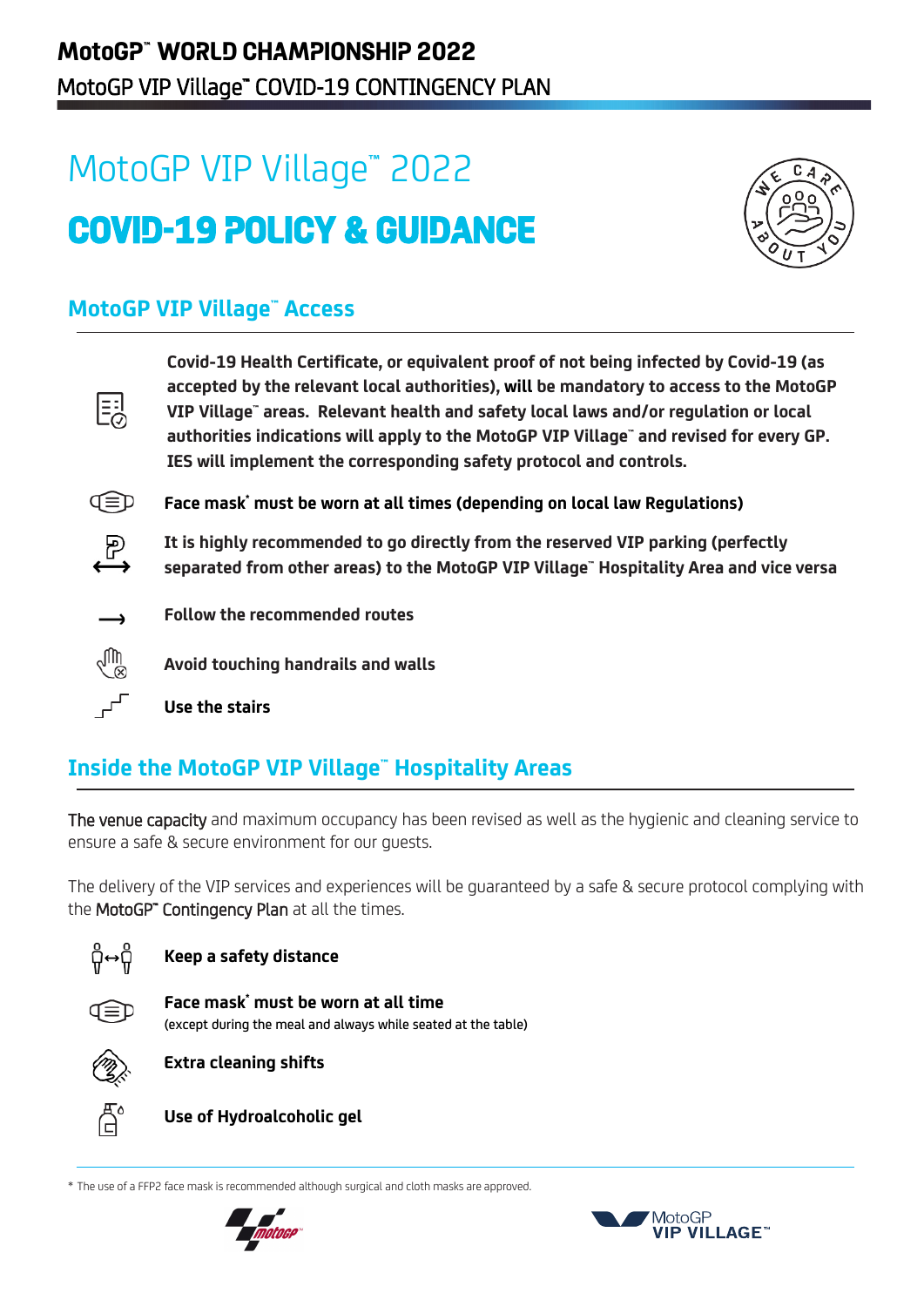## <span id="page-7-0"></span>**5. MotoGP VIP Village™ ACTIVITIES**

Taking into consideration the fact that, the MotoGP VIP Village" will be completely segregated from the rest of the paddock participants and grandstands' spectators, IES has made the decision of suppress all the activities that could mean the guests to be mingled with other participants, for instance, paddock workers.

Therefore, Paddock Tour and Canopy visit are cancelled.

Other activities $*1$ :

- MotoGP™ World Champions Trophy photo opportunity
- Pit Lane Walk on Saturday & Sunday.
- Meet&Greet: Former riders will visit the MotoGP VIP Village" to share with the guests different topics related on the current races and also about their long and successful career\*2. .
- Service Road Tour<sup>\*2</sup>

\*1 – Activities can be different in each Circuit

\*2 – Subject to the pandemic ongoing situation



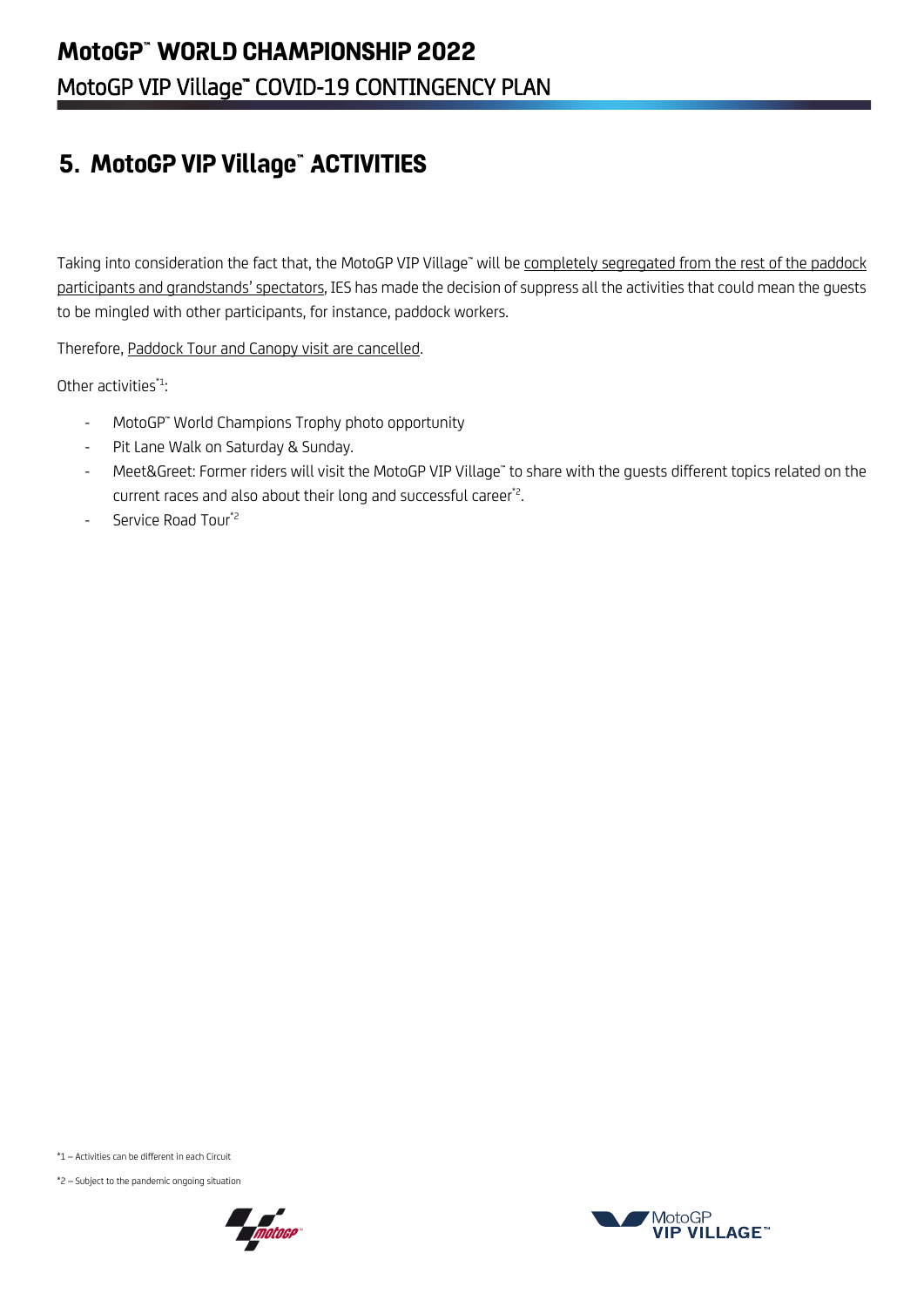## <span id="page-8-0"></span>**6. CATERING**

#### FOOD AND MAMBO SAFETY PROTOCOL COVID-19

For the safety of our employees and customers we have adopted the strictest measures for hygiene protocol dictated by the WHO and the Health Ministry of Spain in our central kitchen and catering events.

CENTRAL KITCHEN Hygienic measures:



The cleaning and disinfection of the facilities is carried out according to the hygiene and cleaning protocols established by the WHO and the Food and Mambo cleaning and disinfection plan.



elaborated following the hygienic procedures that guarantee the prevention of any contamination.



The production of the food is All employees have the necessary information, training, tools and PPE to do their job hygienically, and comply with food safety policy and procedures.

#### DESCRIPTION OF HYGIENE AND DISINFECTION PROCEDURES IN OUR CENTRAL KITCHEN

- Training workers in the prevention of health risks COVID-19.
- Each worker has the PPE equipment for his workplace.
- All workers in the central kitchen carry out all the disinfection protocols before joining their workstation.
- Before entering to work, in the working points, temperature is taken to all the employees.
- There are hydroalcoholic soap dispensers, nitrile gloves and single-use masks at each work point.
- As far as possible, a minimum distance of 1.5 meters between workers is always maintained.
- Every time a product is received and handled in its original packaging, the goods are disinfected.
- Each worker changes mask and gloves every 3 hours for prevention purposes.



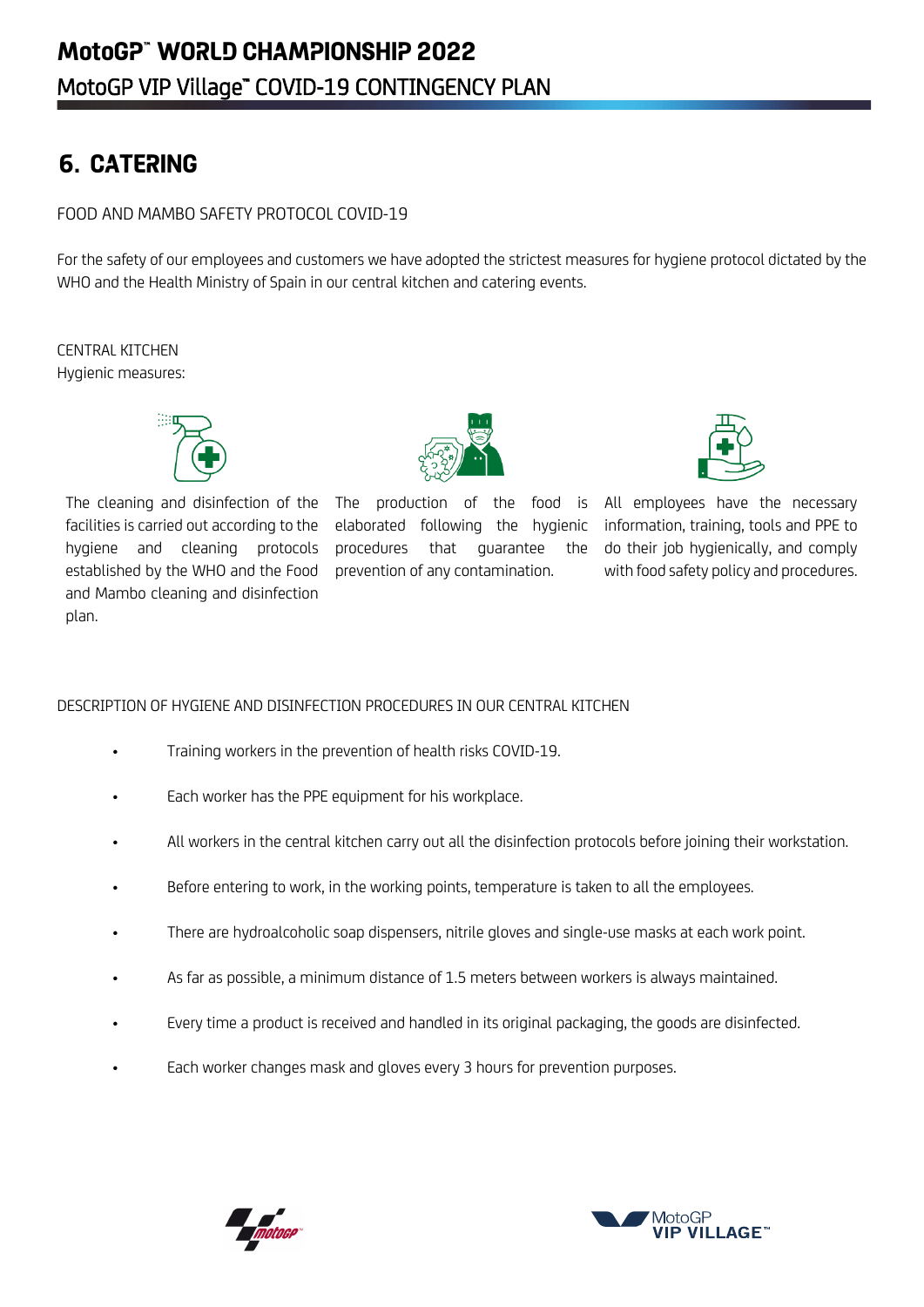#### CATERING SERVICES AT EVENTS

Hygienic measures in production spaces at events



Before handling food, we disinfect the All cooks and waiters use masks, caps In all our catering services we provide tents: surfaces, vertical elements and and nytril gloves accesses.



an area for our employees with hydroalcoholic gel dispensers, masks and single-use nitrile gloves.

#### DESCRIPTION OF HYGIENE AND DISINFECTION PROCEDURES ON CATERING SERVICES

- Training workers in the prevention of health risks COVID-19.
- Each worker has the PPE equipment for his workplace.
- Before entering to work, in the working points, the temperature is taken from all the employees.
- All workers at the events perform all the disinfection protocols before entering their workplace.
- There are hydro-alcoholic soap dispensers, nitrile gloves and single-use masks at each work point and catering service.
- As far as possible, a minimum safety distance between workers is always maintained.
- Every time a product is received and handled in its original packaging, the goods are disinfected.
- Each worker changes mask and gloves every 3 hours for prevention purposes.

GUIDELINES FOR GOOD PRACTICE IN THE TRANSPORT, DISTRIBUTION AND LOADING/UNLOADING OF GOODS:

Measures for the prevention of COVID 19:

- When vehicles have to be sealed/unsealed, appropriate hygienic measures shall be taken to avoid contamination of the seal. Logistics center/warehouse personnel carrying out these tasks shall wash their hands before and after performing them.
- In any case, before and after contact with any surface, workers shall wash and disinfect their hands properly.
- The delivery of goods to be carried out at the end of the route should be planned in such a way as to organize the disposition of the load in the appropriate vehicle, thus minimizing the time of unloading and avoiding unnecessary handling of the goods (the first thing to be unloaded should be as close as possible to the door of the truck).



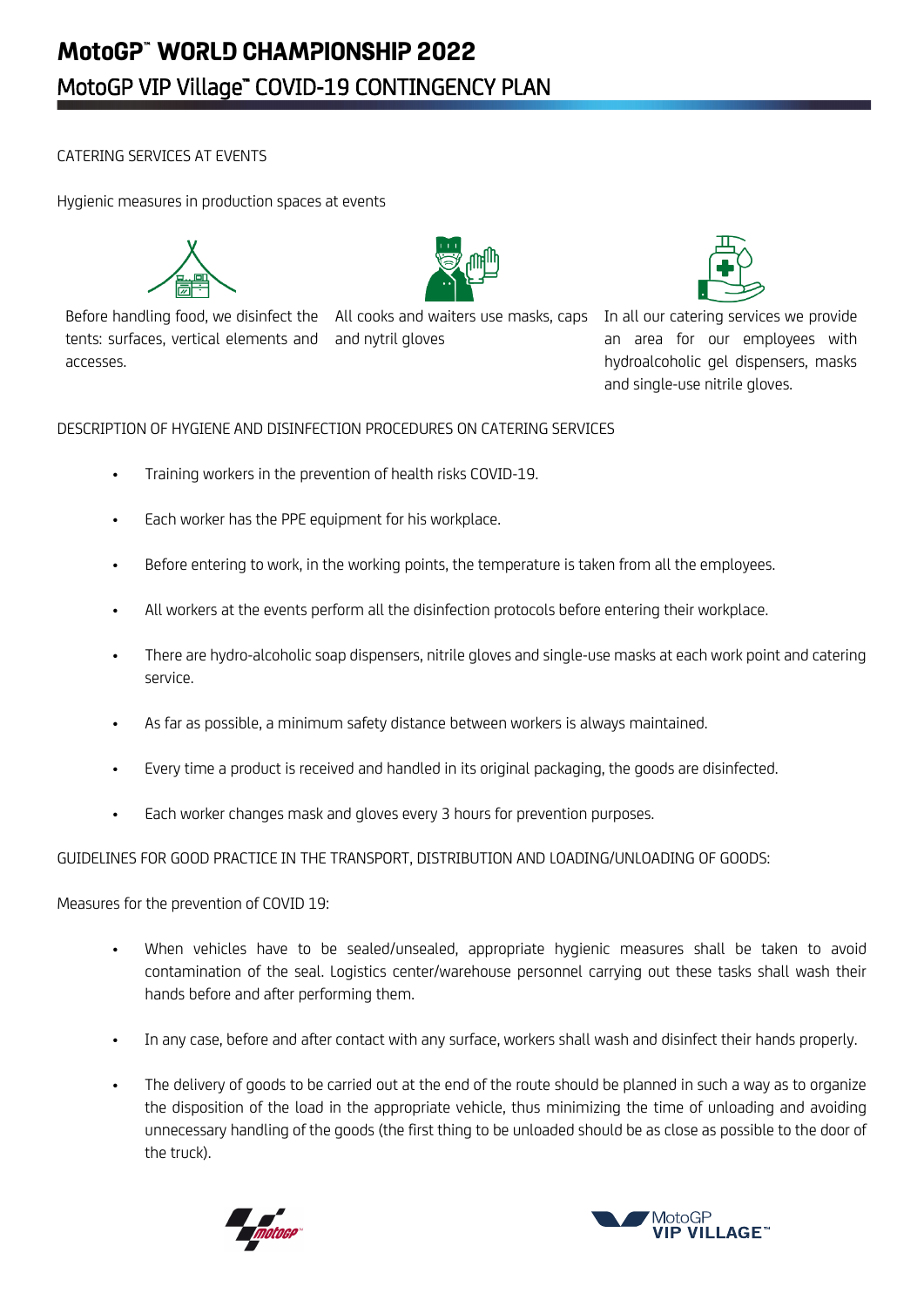## **MotoGP™ WORLD CHAMPIONSHIP 2022**  MotoGP VIP Village" COVID-19 CONTINGENCY PLAN

- Routes should be planned to identify, especially on long distance routes, the places where stops will be made (for example: to refuel, rest, use of toilets...) and make sure, beforehand, that the necessary services are available or look for alternative options.
- When the transport company is the one that carries out the loading/unloading of the goods, it will be arranged in specific places so that it can load/unload it without coming into contact with any person or maintaining a safety distance.
- A personal hygiene kit will be provided to each transporter (water and soap or hydroalcoholic gel, tissues, etc.)
- The cleaning and disinfection of the vehicles will always be carried out under adequate safety conditions and respecting the specifications of use of each product used for this purpose.
- The cleaning and disinfection products will be selected according to the area of the vehicle, the different materials in it and depending on whether or not it is in contact with the load and the type of load (for example: food, feed, etc.) to be transported.

#### PROPOSAL

We have adapted the usual service of the MotoGP VIP Village™ gastronomy to adapt it to the Covid-19 protocols without losing Its essence. That includes:

- Required furniture adaptations.
- Operational changes and people's flows through the buffet.
- Changes in menu's design, elaboration procedures and service on buffet line and tables.

Once again, we would like to reiterate that it is an open document and any protocol that need being harmonized or updated according to Safety and Health local authority general policies, will be considered.

#### FURNITURE AND GUESTS' FLOWS

The cooking workshops configuration:

- Modules with a shelf placed as closest as possible to the kitchen access, followed by modules with a flat plate. They are delimited by catenaries that mark the direction of the queue and, on the floor, the safety separation lines among the guests.
- Each module has its safety screen. This protection assures no direct contact between the client and the gastronomy.
- At the beginning of the buffet line, a gel dispenser for the use of customers will be provided.
- By the bar counters are also placed the floor marks for the quests to keep the distance among them.
- Our staff will obviously wear protective gloves and the proper facial masks.
- At the rest of the work areas such kitchen, office, laundry and canteen, we will follow the same health and safety regulations + Covid-19 protocols.

#### MENU CARDS

The menu cards will be removed from the tables and buffet lines, and it will only work with QR code.